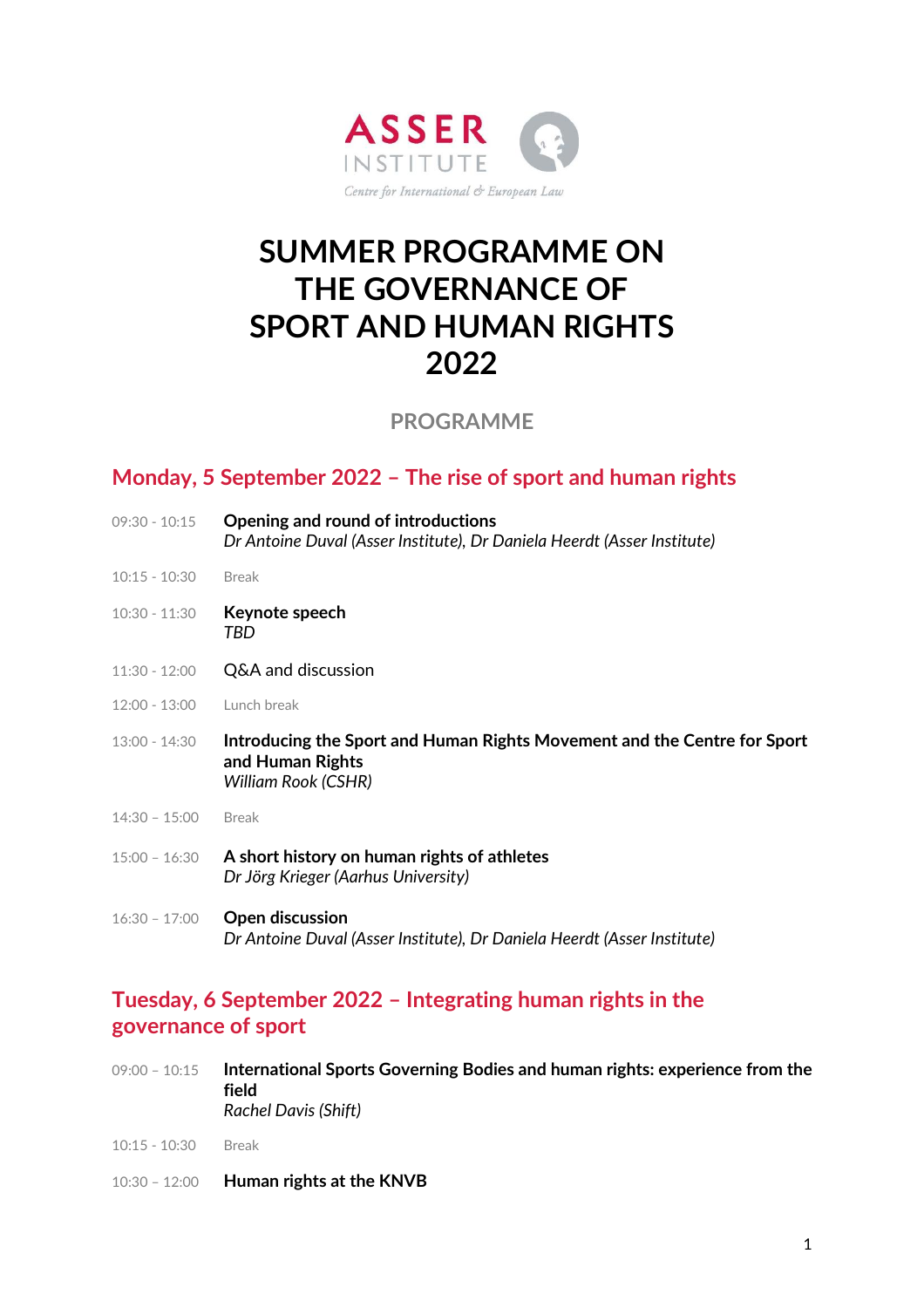#### *Gijs de Jong (KNVB)*

| 12:00 - 13:00 Lunch break |                                                                                                                |
|---------------------------|----------------------------------------------------------------------------------------------------------------|
| 13:00 - 14:30             | The Sport Ecosystem<br>David Grevemberg (Centre for Sport and Human Rights)                                    |
| $14:30 - 15:00$           | <b>Break</b>                                                                                                   |
| $15:00 - 17:00$           | Drafting a Human Rights Policy for Sports Bodies<br>Group exercise led by Dr Daniela Heerdt & Dr Antoine Duval |

## **Wednesday, 7 September – Mega-Sporting Events and Human Rights**

| $09:00 - 10:30$ | Human rights & MSEs: an introduction<br>Dr Daniela Heerdt (Asser Institute) & Andrea Florence (Sport & Rights Alliance)                                                                                                                                                   |
|-----------------|---------------------------------------------------------------------------------------------------------------------------------------------------------------------------------------------------------------------------------------------------------------------------|
| $10:30 - 10:45$ | <b>Break</b>                                                                                                                                                                                                                                                              |
| $10:45 - 12:15$ | Risk assessment for the 2023 Women's World Cup<br>Sarah McGrath (Australian Human Rights Commission)                                                                                                                                                                      |
| $12:15 - 13:15$ | Lunch Break                                                                                                                                                                                                                                                               |
| $13:15 - 17:00$ | <b>Case study on the Qatar World Cup</b><br><b>Presentations from</b><br>Mahmoud Qutub (Supreme Committee for Delivery and Legacy)<br>Andreas Graf (FIFA)<br>Ambet Yuson (BWI)<br>Moderated by Dr Antoine Duval (Asser Institute), Dr Daniela Heerdt (Asser<br>Institute) |

### **Thursday, 8 September 2022 – Athletes' rights: Field trip to FIFPro**

|                           | 08:45 - 09:45 Bus travel to FIFPro in Hoofddorp                             |
|---------------------------|-----------------------------------------------------------------------------|
| $10:00 - 11:00$           | Introduction to athletes' rights<br><b>FIFPro</b>                           |
| 11:00 - 11:15             | <b>Break</b>                                                                |
| $11:15 - 12:30$           | <b>Child athletes</b><br>Andrea Florence (Sport & Rights Alliance) & FIFPro |
| 12:30 - 13:30 Lunch Break |                                                                             |
| $13:30 - 16:30$           | Case studies on athletes' rights<br><b>FIFPro</b>                           |
| 17:30 - 18:30             | <b>Bus ride back to The Hague</b>                                           |